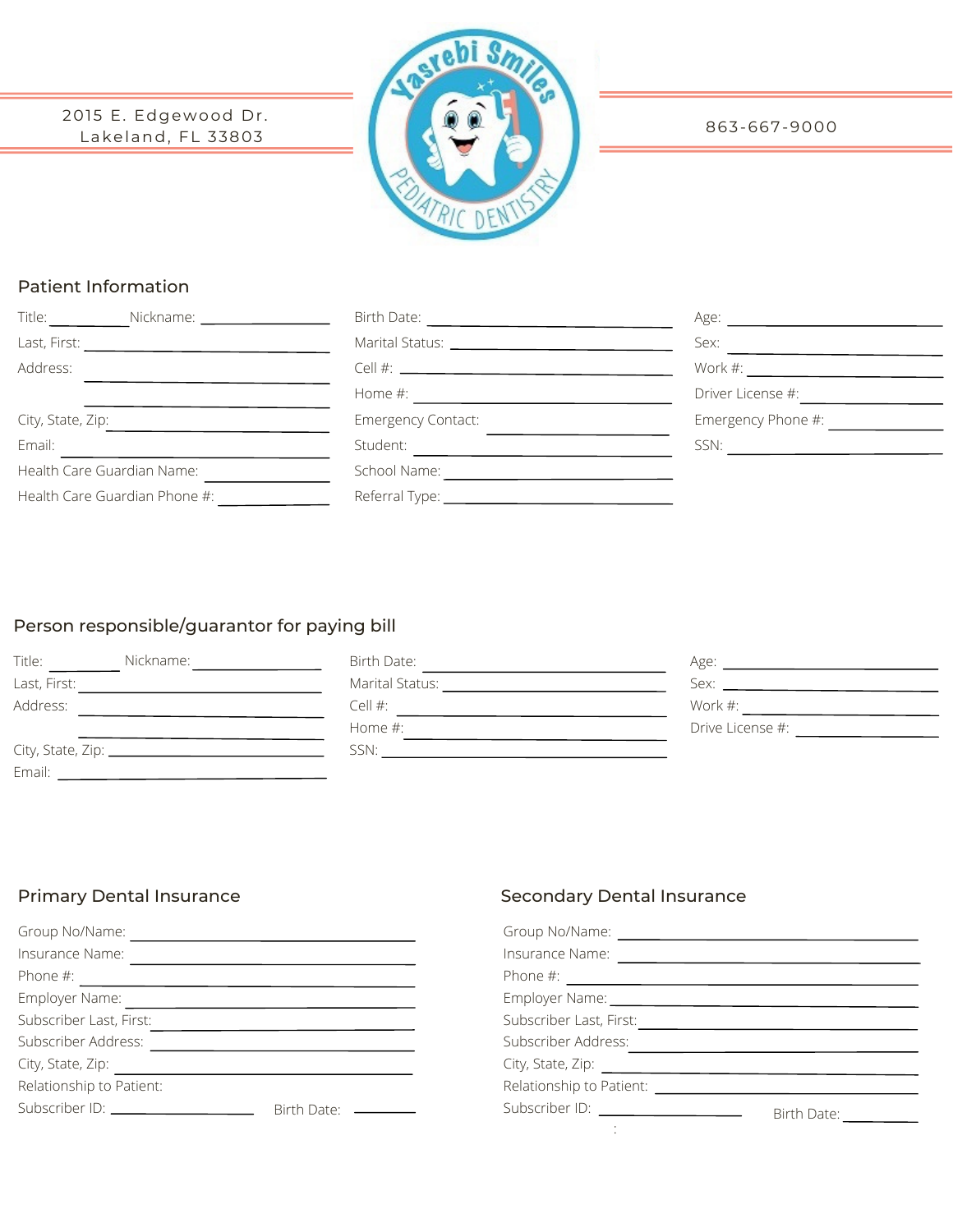2015 E. Edgewood Dr . Lakeland, FL 33803



863-667-9000

# Patient Medical Information Please circle YES or NO

Latex Rubber Epinephrine

Local Anesthetics

#### Allergic To: Circle Y or N

- Y N Any known Allergies **Match 2018 METALE METALE METALE METALE METALE METAL METALS**
- Y N Aspirin
- Y N Penicillin
- Y N Codeine
- Y N Erythromycin

#### Circle Y or N

| Υ | N | Abnormal/Excessive Bleeding         | Y | N            | Congenital Heart Defect    | Y | $\mathsf{N}$ | Κ              |
|---|---|-------------------------------------|---|--------------|----------------------------|---|--------------|----------------|
| Y | N | Acid Reflux/GERD                    | Y | N            | Delayed Development        | Υ | $\mathsf{N}$ | L              |
| Y | N | ADD/ADHD                            | Y | N            | Dementia/Alzheimers        | Y | N            | Li             |
| Y | N | AIDS/HIV Infection                  | Υ | N            | Diabetes Type 1            | Y | N            | L٩             |
| Y | N | Alcohol/Drug Abuse                  | Υ | N            | Diabeted Type 2            | Y | N            | L              |
| Y | N | Angina/Chest Pain                   | Υ | N            | Downs Syndrome             | Y | N            | Μ              |
| Y | N | Anemia                              | Υ | N            | <b>Eating Disorders</b>    | Y | N            | Μ              |
| Y | N | Antibiotic Premedication            | Υ | N            | Epilepsy/Seizures          | Y | N            | Μ              |
| Y | N | Anxiety                             | Υ | N            | Failure to Thrive          | Y | N            | R              |
| Y | N | Artificial Joints/Replacement       | Υ | N            | <b>Fainting Spells</b>     | Υ | $\mathsf{N}$ | $\mathsf{R}$   |
| Y | N | Arthritis                           | Υ | $\mathsf{N}$ | <b>Fever Blisters</b>      | Y | N            | $\mathsf{R}$   |
| Y | N | Asthma                              | Υ | N            | <b>Frequent Headaches</b>  | Y | $\mathsf{N}$ | S <sub>6</sub> |
| Y | N | Autism                              | Y | N            | G-Tube                     | Y | N            | S6             |
| Y | N | Autoimmune Disease                  | Υ | N            | Gag Reflex                 | Y | $\mathsf{N}$ | Si             |
| Y | N | <b>Blood Clotting Problems</b>      | Υ | N            | Glaucoma                   | Y | N            | Sj             |
| Y | N | <b>Blood Disease</b>                | Υ | N            | Hearing Impairment         | Y | N            | St             |
| Y | N | <b>Brain Stents</b>                 | Υ | N            | <b>Heart Attack</b>        | Y | N            | St             |
| Y | N | <b>Brain Surgery</b>                | Υ | N            | <b>Heart Disease</b>       | Y | $\mathsf{N}$ | St             |
| Υ | N | <b>Breathing/Respiratory Issues</b> | Υ | N            | <b>Heart Murmur</b>        | Y | $\mathsf{N}$ | Τł             |
| Y | N | Cancer                              | Υ | N            | <b>Heart Stens</b>         | Y | $\mathsf{N}$ | Tι             |
| Υ | N | Cardiac Pacemaker                   | Υ | N            | Heart Valve Replacement    | Y | N            | Tι             |
| Y | N | Cerebral Palsy                      | Υ | N            | Hepatitis                  | Y | N            | V              |
| Y | N | Chemotherapy                        | Y | N            | Prior Hepatitis            | Y | N            | S              |
| Y | N | Cleft Palate                        | Y | N            | <b>High Blood Pressure</b> |   |              |                |
|   |   |                                     |   |              |                            |   |              |                |

Y N Y N Y N Y N

## Additional Comments:

|  | Y N Amoxicillin   |  | Y N Metals               |
|--|-------------------|--|--------------------------|
|  | Y N Hydrocodone   |  | Y N Red or Blue Dye      |
|  | V N I atex-Rubber |  | $V \times 1$ Culta Druga |

- Sulfa Drugs Y N
- Y N Seasonal Allergies
- Y N Other Allergies

| Υ | N | <b>Kidney Disease</b>               |
|---|---|-------------------------------------|
| Υ | N | Leukemia                            |
| Υ | N | Liver Disease                       |
| Υ | N | <b>Low Blood Pressure</b>           |
| Υ | N | Lupus                               |
| Υ | N | Mental Health Problems              |
| Υ | N | Mitral Valve Prolapse               |
| Υ | N | <b>MTHFR Deficiency</b>             |
| Υ | N | Radiation Treatment                 |
| Υ | N | <b>Rheumatic Fever</b>              |
| Υ | N | Rheumatic Heart Disease             |
| Υ | N | <b>Sensory Disorders</b>            |
| Υ | N | <b>Sexually Transmitted Disease</b> |
| Y | N | Sinus Problems                      |
| Υ | N | Sjogren Syndrome                    |
| Υ | N | Stomach Problems                    |
| Υ | N | <b>Stomach Ulsers</b>               |
| Υ | N | Stroke                              |
| Υ | N | <b>Thyroid Problems</b>             |
| Υ | N | Tuberculosis                        |
| Υ | N | Tumors/Growths                      |
| Υ | N | Vision Impairment                   |
| Υ | N | See's a Specialist Physician        |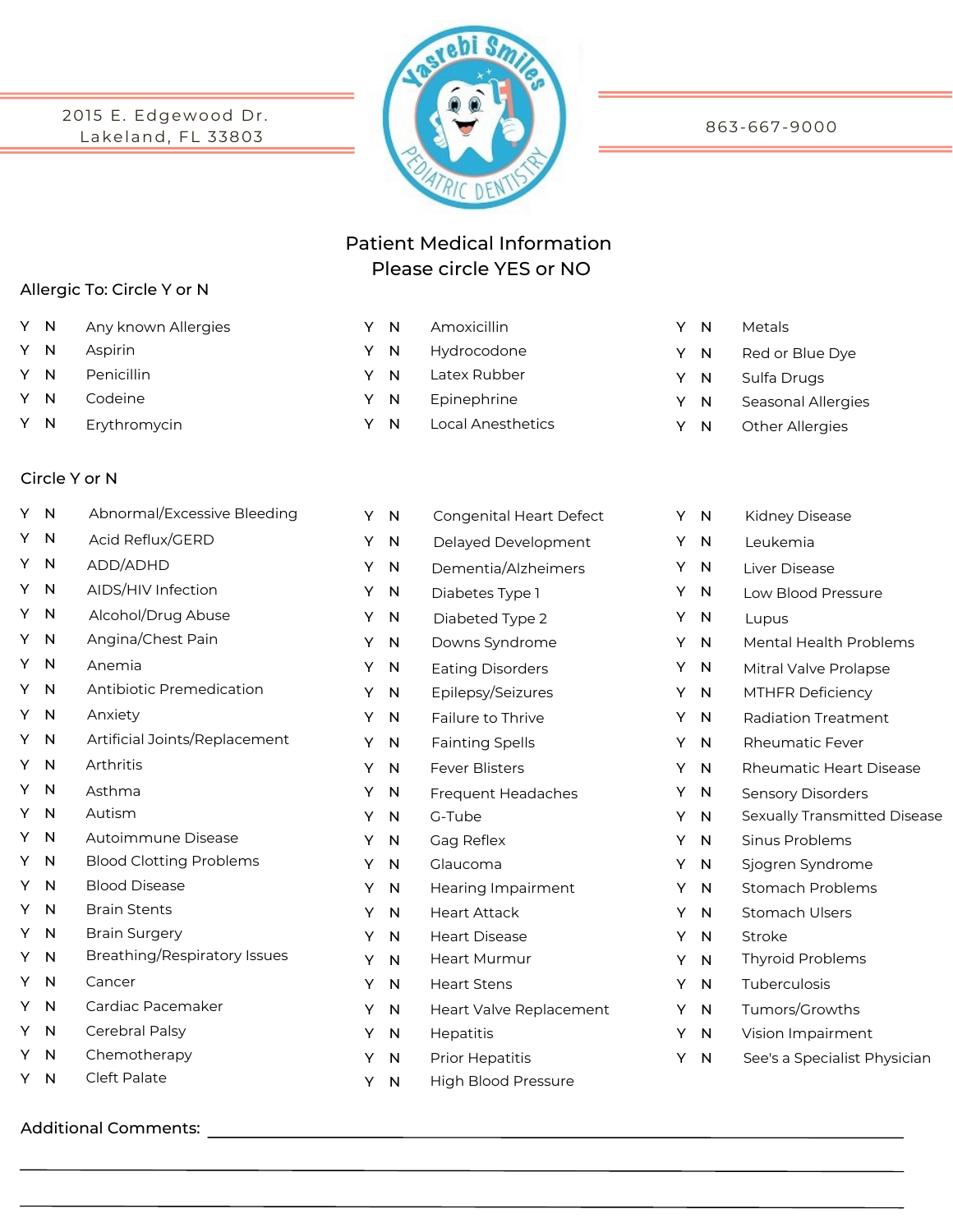## 2015 E. Edgewood Dr. Lakeland, FL 33803



Dental Questionnaire

Name of the person filling out this form: Relationship to the patient:

| Name of the patient's previous dentist and office phone number:                    |        |                           |       |  |
|------------------------------------------------------------------------------------|--------|---------------------------|-------|--|
| Date of the patient's last cleaning and exam:                                      |        |                           |       |  |
| Date of the patient's last full series of Panoramic x-rays:                        |        |                           |       |  |
| Date of the patient's last cavity detection (bitewing) x-rays:                     |        |                           |       |  |
| What is the purpose for the patient's visit today?                                 |        |                           |       |  |
| Does the patient regularly use dental floss?                                       |        |                           |       |  |
| How many times a day for the patient brush?                                        |        |                           |       |  |
| Does the patient's gums bleed while brushing or flossing?                          |        | Y N                       |       |  |
| Are the patients teeth sensitive to hot, cold or sweets?                           | Y      | N                         |       |  |
| Does food catch between the patient's teeth?                                       | Y      | N                         |       |  |
| Does the patient have unpleasant taste or odor in their teeth/mouth?               | Y      | N                         |       |  |
| Does the patient notice popping, clicking or soreness of the jaws or joints?       | Y      | N                         |       |  |
| Does the patient clench or grind their teeth?                                      | Y      | N                         |       |  |
| Does the patient ever have difficulty in opening their mouth widely?               | Y      | N                         |       |  |
| Has the patient ever had orthodontic treatment? If yes, when?                      | Y      | N                         |       |  |
| What, if anything, would the patient like to improve about their smile?            |        | Y N                       |       |  |
|                                                                                    |        |                           |       |  |
| <b>CHILDREN ONLY</b>                                                               |        |                           |       |  |
| Is the patient's water fluoridated?                                                | Y      | N                         |       |  |
| Does the patient take fluoride supplements?                                        | Y      | N                         |       |  |
| Does the patient have speech problems?                                             | Υ      | N                         |       |  |
| Circle if the patient has or has previously had any of these habits?               |        |                           |       |  |
| None Known Thumb/Finger Sucking Pacifier Bottle Tongue Thrust Nail Biting          |        | Chewing Inanimate Objects | Other |  |
| <b>ADULTS ONLY</b>                                                                 |        |                           |       |  |
| Does the patient have, or have they ever been told, they have Periodontal Disease? |        | Y N                       |       |  |
| Has the patient has any periodontal therapy such as deep cleanings or surgery?     | Y.     | N                         |       |  |
| If yes, what & when?                                                               |        |                           |       |  |
| Does the patient have any loose teeth                                              | Y.     | N                         |       |  |
| Does the patient have missing teeth they would like replaced?                      |        |                           |       |  |
| Does the patient wear dentures or partials? If yes, are they happy with them?      | Y<br>Y | N<br>N                    |       |  |
|                                                                                    |        |                           |       |  |

## **ADDITIONAL COMMENTS:**

863-667-9000